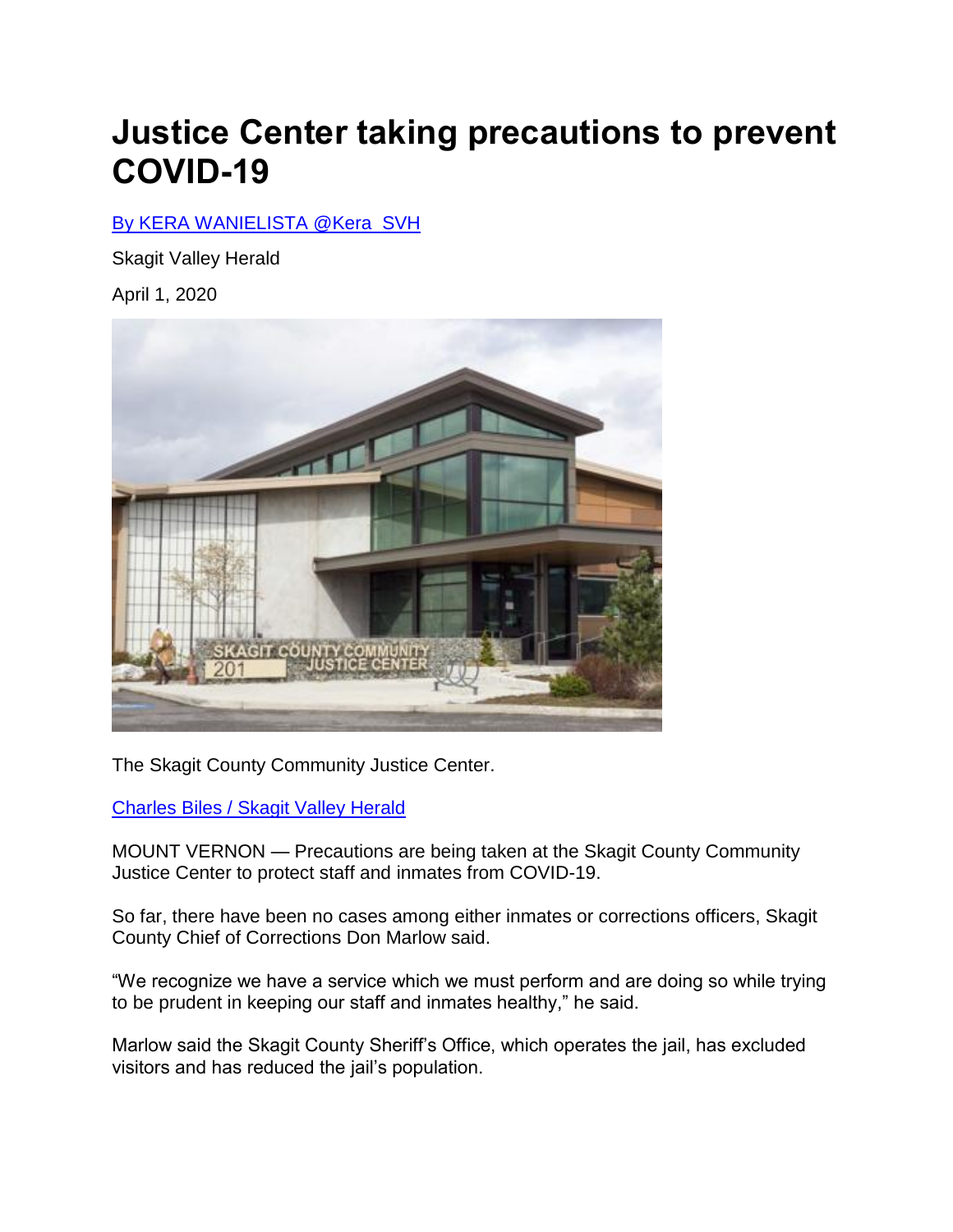In February, the jail housed an average of 248 inmates, Marlow said. In March, the average was 215, including an average of 184 over the final two weeks of March.

On Tuesday, 152 inmates were being held, Marlow said.

"If we needed to isolate an infected inmate, a lower population makes that task more manageable," he said.

Lowering that number has involved efforts on multiple fronts, Marlow said.

While state law requires that those charged with certain offenses be held, jail staff are reducing the number of those held who are not charged with such offenses, he said.

Jail staff are also working with the Skagit County Prosecuting Attorney's Office and Skagit County Superior Court to get cases resolved faster, and are postponing jail sentences.

The state Department of Corrections is also reducing the number of violators of community supervision it takes into custody and places in local jails.

Gov. Jay Inslee issued a proclamation Monday that waives a requirement for an arrest after a sixth violation and allows Corrections to issue other sanctions, Inslee's office said.

The state Legislature passed a law that does the same thing, said Janelle Guthrie, communications manager for Corrections. However, that law was not to go into effect until June.

"In light of the pressures COVID-19 has put on our jails and prisons, we asked Gov. Inslee to expedite implementation of these changes," Mac Pevey, assistant secretary for the Community Corrections Division, said in a statement to the Skagit Valley Herald. "We also implemented other temporary changes in the way we supervise lower-risk formerly incarcerated in our community as a means to protect our staff, partners and those we supervise."

Aside from lowering the jail population, the Skagit County Community Justice Center is utilizing other methods to keep inmates and staff safe, and unlike other jails, including those in neighboring counties, the Justice Center's age and design are helping to do so.

Opened in 2017, the 400-bed, 100,000-square-foot facility had modern features and was built to better accommodate the county's jail population. The old jail was built to hold 83.

"Our design definitely helps us to deal with this issue as we are not overcrowded, and can isolate potential issues," Marlow said. "We have a unit dedicated to medical needs along with up-to-date air delivery systems."